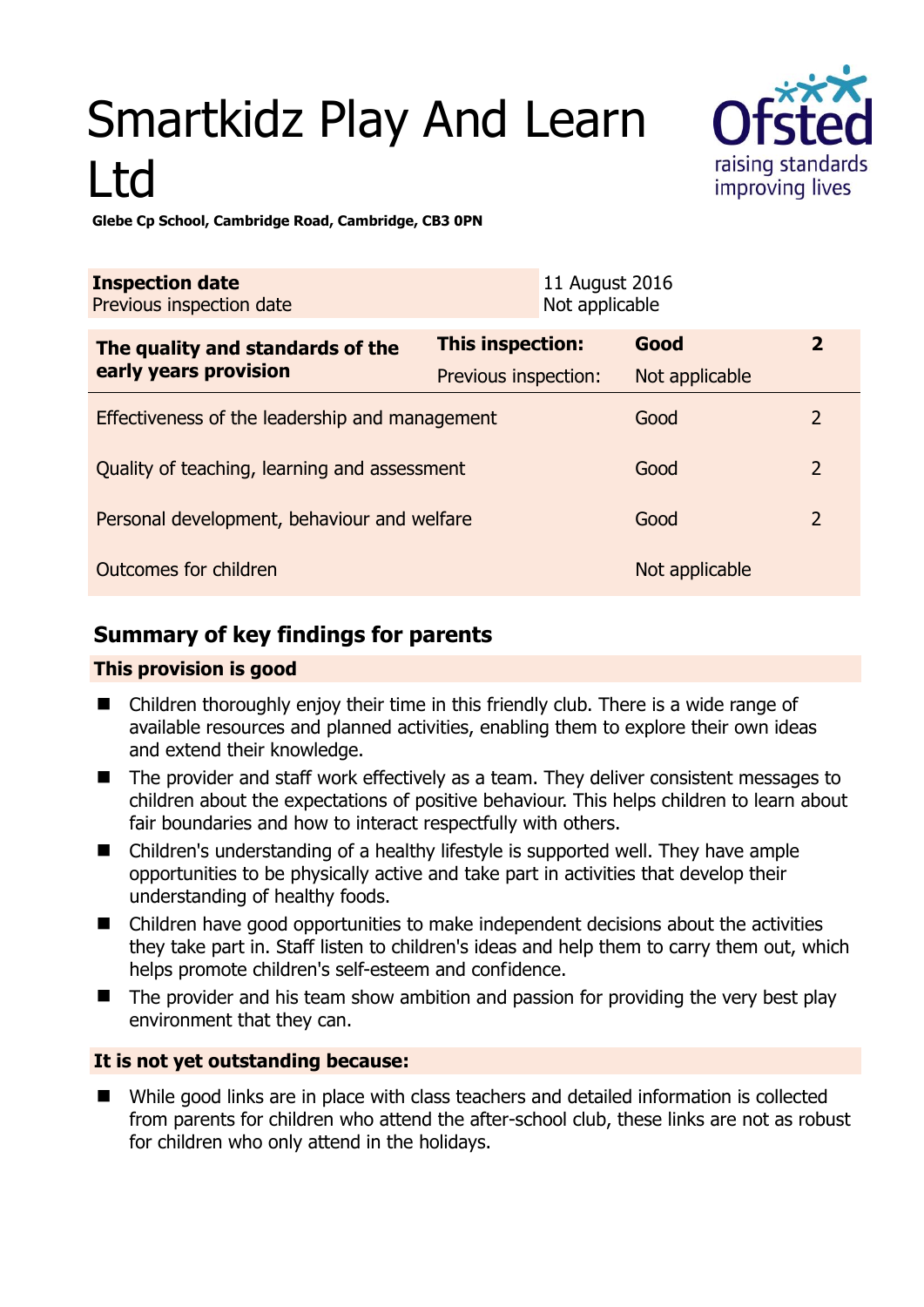## **What the setting needs to do to improve further**

#### **To further improve the quality of the early years provision the provider should:**

 $\blacksquare$  enhance the ways in which information is gathered for children who only attend holiday club sessions, so that staff have as strong an understanding of the needs, abilities and interests of these children as they do for children who attend the after-school club.

#### **Inspection activities**

- The inspector observed activities in the indoor and outdoor areas of the setting and talked with the staff and children at appropriate times.
- The inspector looked at the premises and the resources available to children.
- The inspector held a meeting with the provider. A range of documentation was looked at, including staff suitability and training records, some policies and procedures and children's records.
- The inspector spoke to a small number of parents during the inspection and looked at the results of parents' surveys to gain their views.

#### **Inspector**

Julia Sudbury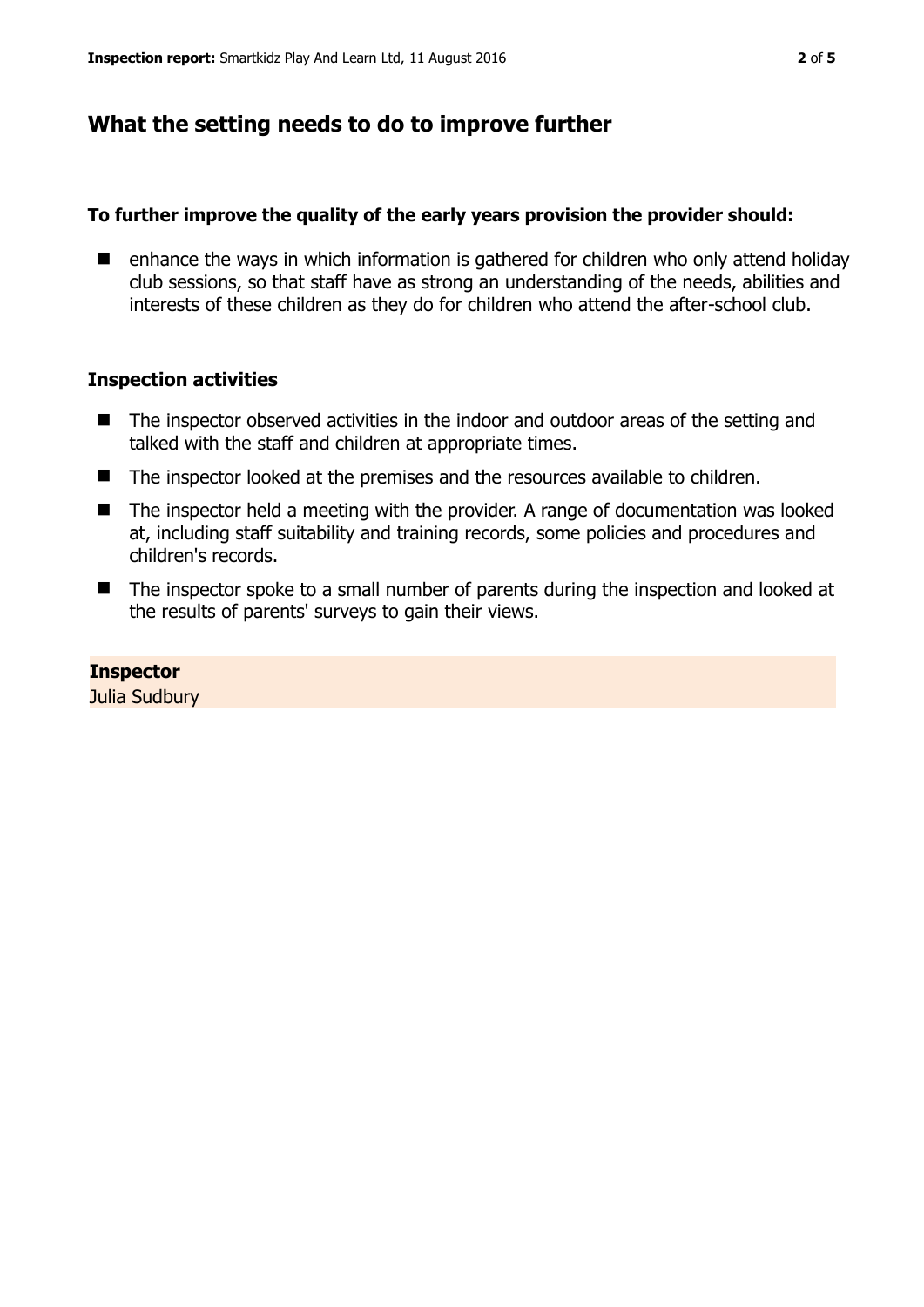### **Inspection findings**

#### **Effectiveness of the leadership and management is good**

The arrangements for safeguarding are effective. Staff can recognise the signs and symptoms of possible abuse and are confident about how to record and report concerns regarding a child's welfare. Staffing levels that are over and above that required by current legislation, along with vigilant staff and regular risk assessments, ensure children's safety. Up-to-date training in safeguarding, food hygiene and first aid helps staff to provide appropriate care for children. The provider shows ambition for the setting and is able to talk confidently about improvements made since opening. He is starting to embed a process to evaluate and review the quality of the provision in partnership with the staff team and families. Effective induction procedures, regular informal team meetings and onthe-job training support staff to develop their practice. Some of the staff work within the host school and good use is made of these links to enhance most children's ongoing wellbeing and interests. Parents talk positively about the setting and the fun and exciting activities their children take part in.

#### **Quality of teaching, learning and assessment is good**

Children have an enjoyable time at the club. They arrive in good spirits and settle quickly into their activities. Children have access to a large outside area and spend time in the woodland area absorbed in activities inspired by the Forest School ethos. They invent games, making mud pies for their restaurant, or simply relax with friends in one of the natural dens. Children move around freely, making choices about their play from a range of well-organised resources. They build models with bricks, working out how to solve problems they encounter as their models become more delicate. Children have opportunities to be creative as they play with clay or draw pictures. They show delight as they make large bubbles and staff are quick to support children to make more bubble wands as it becomes clear how popular the activity is. Social skills and self-confidence are supported well. Enthusiastic staff encourage children to be independent and follow their own games and ideas but are ready to help and give support if needed. The needs of children who have special educational needs or disability are excellently supported.

#### **Personal development, behaviour and welfare are good**

Children develop secure bonds with staff. They behave extremely well and older children play harmoniously with younger ones. They show caring attitudes towards one another as they help each other with games and activities. Children are polite and can often be heard saying please and thank you. They naturally share and take turns. Children have good opportunities to be physically active in the directly accessible outside area and to learn to manage age-appropriate risks. Children are learning about healthy lifestyles. They grow fruit and vegetables in the setting and take part in activities to try new foods. Staff encourage children to follow good hygiene routines and encourage them to eat their sandwiches first from their packed lunches. Children's independence is developing well. They know to hang up their own coats and bags when they arrive and help to clear away after snack time. Staff support children to respect the toys and to tidy up when they have finished playing, promoting a growing sense of responsibility. Staff are good role models and treat children with respect.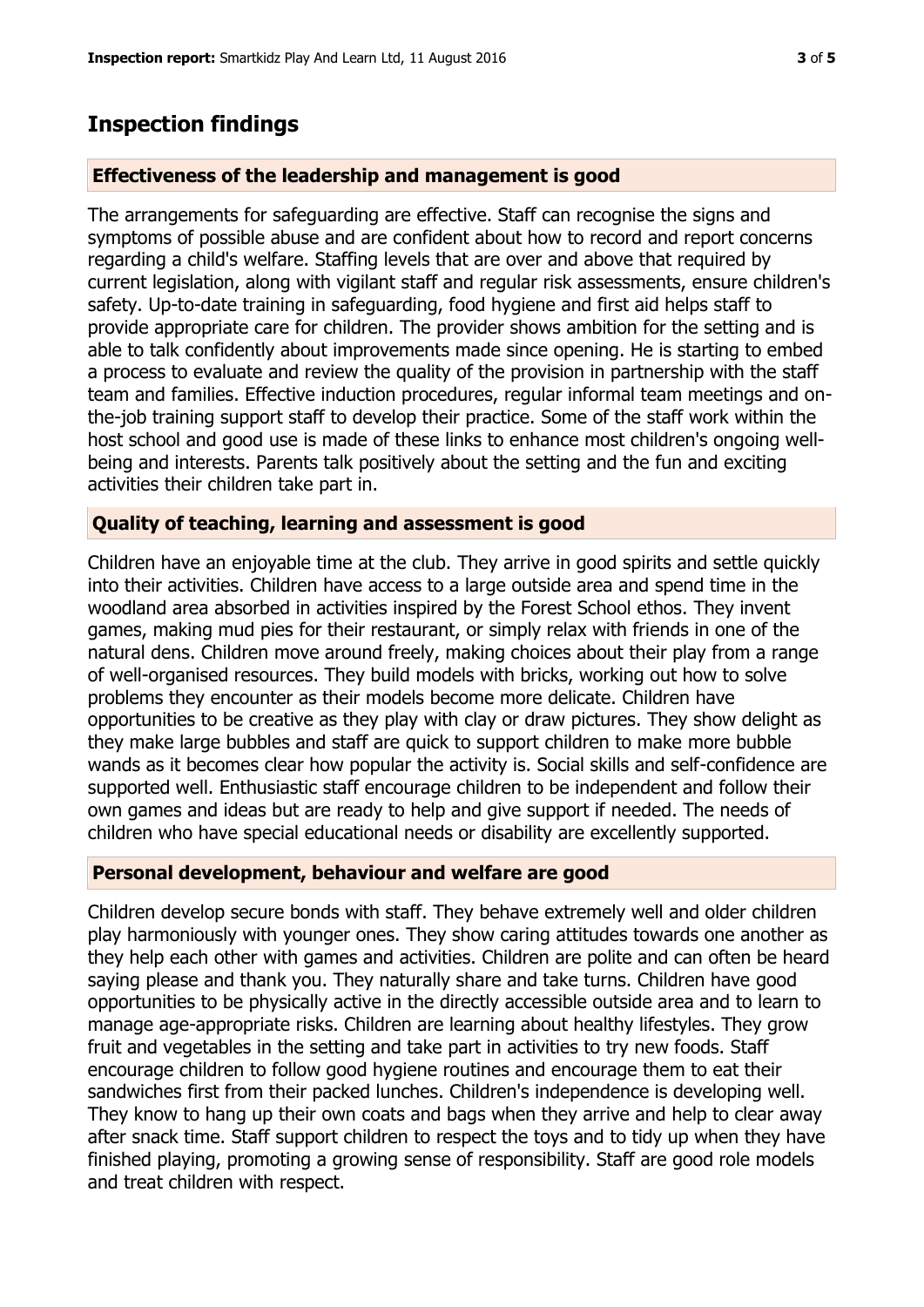# **Setting details**

| Unique reference number                             | EY494551                                                                             |  |
|-----------------------------------------------------|--------------------------------------------------------------------------------------|--|
| <b>Local authority</b>                              | Cambridgeshire                                                                       |  |
| <b>Inspection number</b>                            | 1030031                                                                              |  |
| <b>Type of provision</b>                            | Out of school provision                                                              |  |
| Day care type                                       | Childcare - Non-Domestic                                                             |  |
| <b>Registers</b>                                    | Early Years Register, Compulsory Childcare<br>Register, Voluntary Childcare Register |  |
| <b>Age range of children</b>                        | $4 - 11$                                                                             |  |
| <b>Total number of places</b>                       | 40                                                                                   |  |
| Number of children on roll                          | 160                                                                                  |  |
| Name of registered person                           | Smartkidz Play And Learn Limited                                                     |  |
| <b>Registered person unique</b><br>reference number | RP534963                                                                             |  |
| <b>Date of previous inspection</b>                  | Not applicable                                                                       |  |
| <b>Telephone number</b>                             | 07843663554                                                                          |  |

Smartkidz Play And Learn Ltd was registered in 2015. The club employs five members of childcare staff, three of whom hold appropriate early years or playwork qualifications at level 3. One member of staff is working towards a level 3 qualification. The club opens from 7.30am to 8.50am and 3.15pm to 6pm during school term times and from 8am to 6pm during the main school holidays except Christmas.

This inspection was carried out by Ofsted under sections 49 and 50 of the Childcare Act 2006 on the quality and standards of provision that is registered on the Early Years Register. The registered person must ensure that this provision complies with the statutory framework for children's learning, development and care, known as the early years foundation stage.

Any complaints about the inspection or the report should be made following the procedures set out in the guidance 'Complaints procedure: raising concerns and making complaints about Ofsted', which is available from Ofsted's website: www.gov.uk/government/organisations/ofsted. If you would like Ofsted to send you a copy of the guidance, please telephone 0300 123 4234, or email enquiries@ofsted.gov.uk.